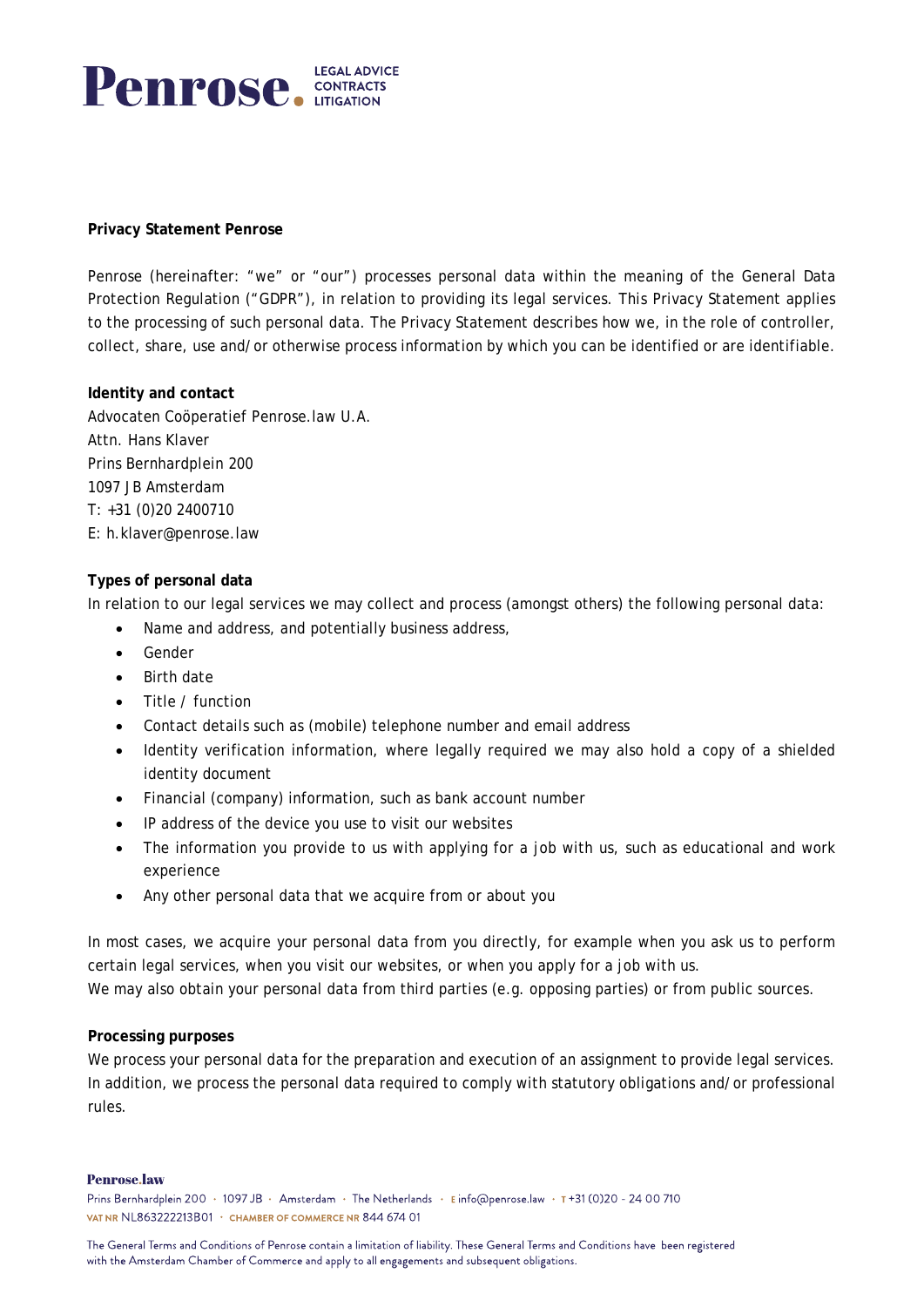

When you have signed up for receiving our newsletter, or when we provide or have provided legal services to you, we may incidentally approach you with information about our services, publications or events and/or relevant legal developments. You are able to sign out from these newsletters at any time via an opt-out link.

If you apply for a job with us, we will process certain personal data of you. We will retain this information ultimately for 4 weeks after the end of the application procedure. With you permission we will retain your personal data for a maximum of 12 months.

# **Personal data we share with third parties**

We do not share your personal data with third parties, unless the sharing of personal data is required in one of the following situations:

- 1. Third party suppliers we engage order to provide our legal services ('sub processors'), such as our IT suppliers. We have concluded data processing agreements with such third parties about the careful processing and protection of our personal data.
- 2. Supervisory authorities or institutions in order to comply with statutory obligations.

In order to optimise and improve the content and use of our websites, we collect data about the browsing behaviour of our website visitors. In this respect we make use of Google Analytics. This functionality is configured in a privacy-friendly manner, whereby we have entered into a processing agreement with Google. The IP address is being anonymised and data is not being shared with Google.

Your personal data will generally not be transferred to third parties or countries outside the European Economic Area (EEA). In the event the transfer of personal data to third parties or countries outside the EEA is necessary, we shall take into account the statutory requirements in relation thereto.

# **Protection of personal data**

We have taken adequate technical and organisational measures to protect your personal data against loss, unauthorised access and misuse.

#### **Your rights**

We retain your personal data no longer than is necessary for the purpose for which we have collected the personal data, or in correspondence with an applicable statutory retention term. You may at all times request the removal of your personal data.

You also have the right to request for inspection, correction, completion or transfer of your personal data. Additionally, you may request us to limit certain processing, or to object to the processing of your personal data. Any inquiries or complaints regarding your privacy may be directed to us via the contact details as described above. After receipt, we will assess your request and respond thereto within the applicable statutory terms.